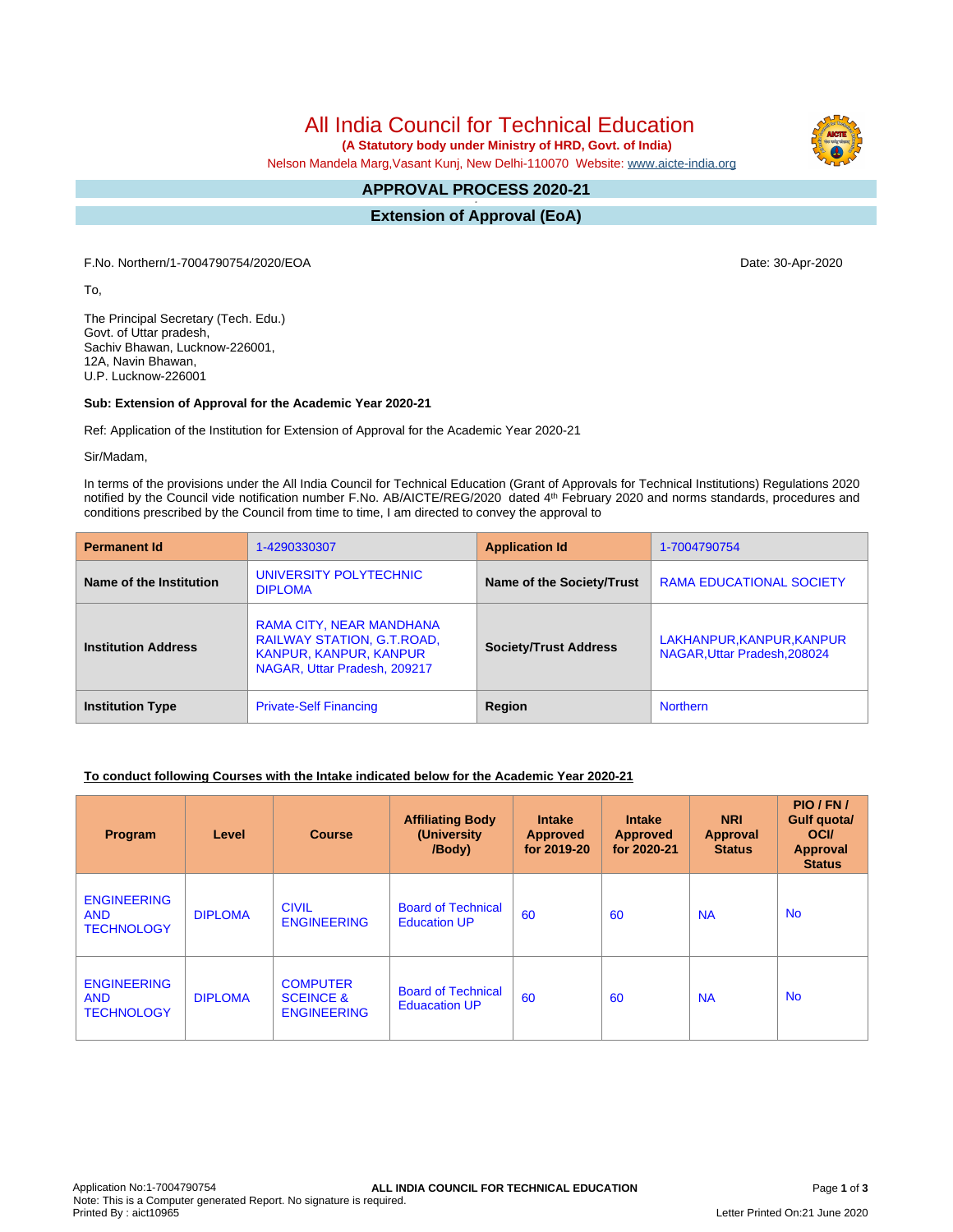| <b>ENGINEERING</b><br><b>AND</b><br><b>TECHNOLOGY</b> | <b>DIPLOMA</b> | <b>ELECTRICAL</b><br><b>ENGINEERING</b> | <b>Board of Technical</b><br><b>Education UP</b> | 60 | 60 | <b>NA</b> | <b>No</b> |
|-------------------------------------------------------|----------------|-----------------------------------------|--------------------------------------------------|----|----|-----------|-----------|
| <b>ENGINEERING</b><br><b>AND</b><br><b>TECHNOLOGY</b> | <b>DIPLOMA</b> | <b>MECHANICAL</b><br><b>ENGINEERING</b> | <b>Board of Technical</b><br><b>Education UP</b> | 60 | 60 | <b>NA</b> | <b>No</b> |

### **It is mandatory to comply with all the essential requirements as given in APH 2020-21 (Appendix 6)**

# **Important Instructions**

- 1. The State Government/ UT/ Directorate of Technical Education/ Directorate of Medical Education shall ensure that 10% of reservation for Economically Weaker Section (EWS) as per the reservation policy for admission, operational from the Academic year 2020-21 is implemented without affecting the reservation percentages of SC/ ST/ OBC/ General. However, this would not be applicable in the case of Minority Institutions referred to the Clause (1) of Article 30 of Constitution of India. Such Institution shall be permitted to increase in annual permitted strength over a maximum period of two years beginning with the Academic Year 2020-21
- 2. The Institution offering courses earlier in the Regular Shift, First Shift, Second Shift/Part Time now amalgamated as total intake shall have to fulfil all facilities such as Infrastructure, Faculty and other requirements as per the norms specified in the Approval Process Handbook 2020-21 for the Total Approved Intake. Further, the Institutions Deemed to be Universities/ Institutions having Accreditation/ Autonomy status shall have to maintain the Faculty: Student ratio as specified in the Approval Process Handbook. All such Institutions/ Universities shall have to create the necessary Faculty, Infrastructure and other facilities WITHIN 2 YEARS to fulfil the norms based on the Affidavit submitted to AICTE.
- 3. In case of any differences in content in this Computer generated Extension of Approval Letter, the content/information as approved by the Executive Council / General Council as available on the record of AICTE shall be final and binding.
- 4. Strict compliance of Anti-Ragging Regulation: Approval is subject to strict compliance of provisions made in AICTE Regulation notified vide F. No. 373/Legal/AICTE/2009 dated July 1, 2009 for Prevention and Prohibition of Ragging in Technical Institutions. In case Institution fails to take adequate steps to Prevent Ragging or fails to act in accordance with AICTE Regulation or fails to punish perpetrators or incidents of Ragging, it will be liable to take any action as defined under clause 9(4) of the said Regulation.

**Prof.Rajive Kumar Member Secretary, AICTE**

Copy to:

- **1. The Director Of Technical Education\*\*, Uttar Pradesh**
- **2. The Principal / Director,** UNIVERSITY POLYTECHNIC DIPLOMA Rama City, Near Mandhana Railway Station, G.T.Road, Kanpur, Kanpur,Kanpur Nagar, Uttar Pradesh,209217
- **3. The Secretary / Chairman, LAKHANPUR** KANPUR,KANPUR NAGAR Uttar Pradesh,208024